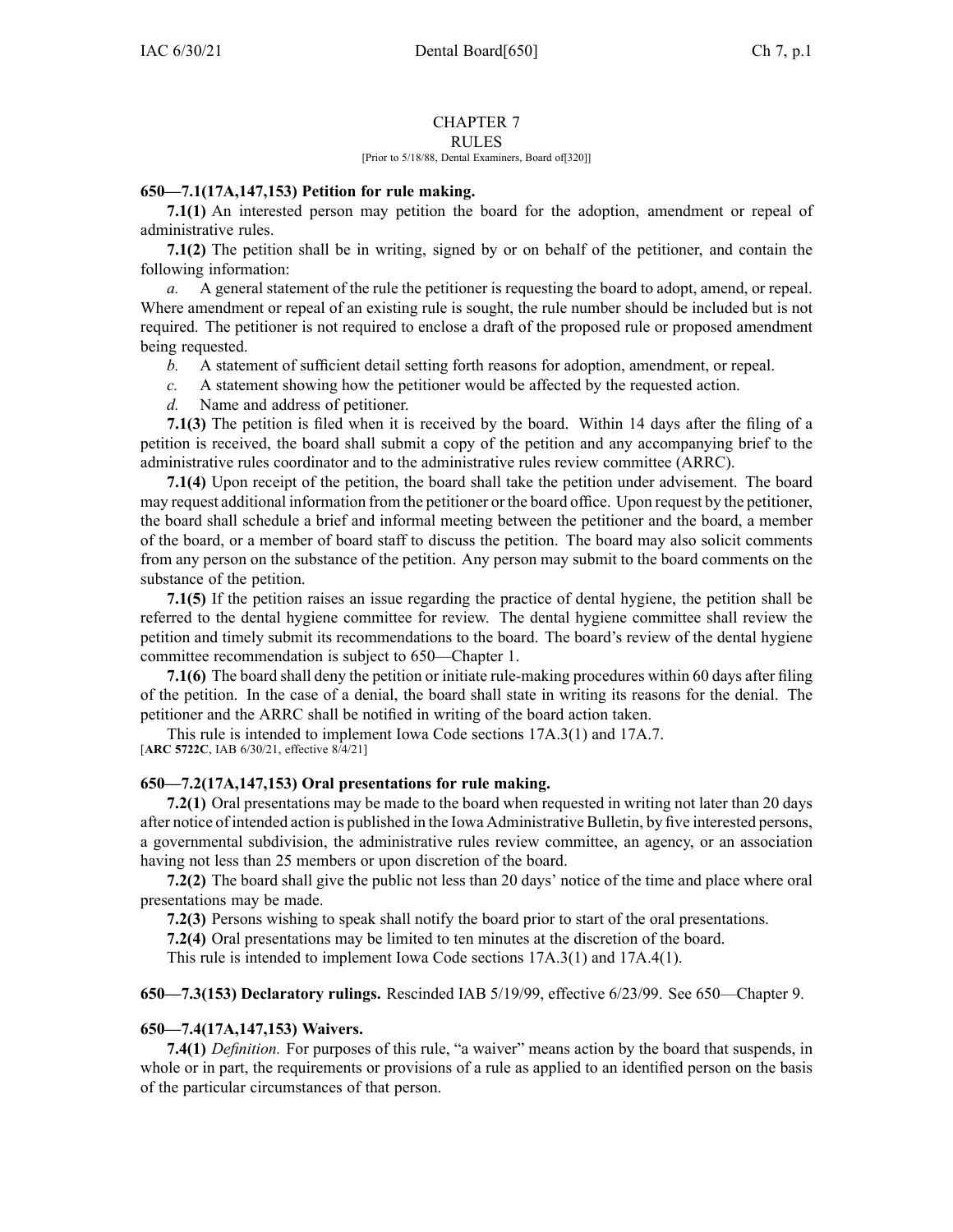## Ch 7, p.2 Dental Board[650] IAC 6/30/21

**7.4(2)** *Scope of rule.* This rule outlines generally applicable standards and <sup>a</sup> uniform process for the granting of an individual waiver from <sup>a</sup> rule adopted by the board in situations where no other more specifically applicable law provides for <sup>a</sup> waiver. To the extent another more specific provision of law governs the issuance of <sup>a</sup> waiver from <sup>a</sup> particular rule, the more specific provision shall supersede this rule with respec<sup>t</sup> to any waiver from that rule.

**7.4(3)** *Applicability of rule.* The board may gran<sup>t</sup> <sup>a</sup> waiver from <sup>a</sup> rule only if the board has jurisdiction over the rule and the requested waiver is consistent with applicable statutes, constitutional provisions, or other provisions of law. The board may not waive requirements created or duties imposed by statute.

**7.4(4)** *Criteria for waiver.* In response to <sup>a</sup> petition, the board may in itssole discretion issue an order waiving in whole or in par<sup>t</sup> the requirements of <sup>a</sup> rule if the board finds, based on clear and convincing evidence, all of the following:

*a.* The application of the rule would impose an undue hardship on the person for whom the waiver is requested;

*b.* The waiver from the requirements of the rule in the specific case would not prejudice the substantial legal rights of any person;

*c.* The provisions of the rule subject to the petition for <sup>a</sup> waiver are not specifically mandated by statute or another provision of law; and

*d.* Substantially equal protection of public health, safety, and welfare will be afforded by <sup>a</sup> means other than that prescribed in the particular rule for which the waiver is requested.

**7.4(5)** *Filing of petition.* A petition for <sup>a</sup> waiver must be submitted in writing to the board asfollows:

*a.* Application for license, registration, certification, or permit. If the petition relates to an application for license, registration, certification, or permit, the petition shall be made in accordance with the filing requirements for the application in question.

*b.* Contested cases. If the petition relates to <sup>a</sup> pending contested case, the petition shall be filed in the contested case proceeding, using the caption of the contested case.

*c.* Other. If the petition does not relate to an application or <sup>a</sup> pending contested case, the petition may be submitted to the board's executive director.

*d.* A petition is deemed filed when it is received at the board's office. A petition may be filed using the online form, emailed to [IDB@iowa.gov](mailto:IDB@iowa.gov), or mailed to the Iowa Dental Board, 400 S.W. 8th Street, Suite D, Des Moines, Iowa 50309-4687. The petition must include the content specified in [subrule](https://www.legis.iowa.gov/docs/iac/rule/650.7.4.pdf) [7.4\(6\)](https://www.legis.iowa.gov/docs/iac/rule/650.7.4.pdf).

**7.4(6)** *Content of petition.* A petition for waiver shall include the following information where applicable and known to the requester:

*a.* The name, address, email address, and telephone number of the person for whom <sup>a</sup> waiver is being requested and <sup>a</sup> reference to any related contested case. Also, the name, address, email address, and telephone number of the petitioner's legal representative, if applicable, and <sup>a</sup> statement indicating the person to whom communications concerning the petition should be directed.

*b.* A description and citation of the specific rule from which <sup>a</sup> waiver is requested.

*c.* The specific waiver requested, including the precise scope and duration.

*d.* The relevant facts that the petitioner believes would justify <sup>a</sup> waiver under each of the four criteria described in subrule [7.4\(4\)](https://www.legis.iowa.gov/docs/iac/rule/650.7.4.pdf). The petitioner shall attest to the accuracy of the facts provided in the petition and <sup>a</sup> statement of reasons that the petitioner believes will justify <sup>a</sup> waiver.

*e.* The name, address, email address, and telephone number of any person with knowledge of the relevant facts relating to the proposed waiver.

**7.4(7)** *Additional information.* Prior to issuing an order granting or denying <sup>a</sup> waiver, the board may reques<sup>t</sup> additional information from the petitioner relative to the petition and surrounding circumstances.

**7.4(8)** *Notice.* The board shall provide public notice by including any petitions for waiver on the agenda of the board meeting during which the petition for waiver will be discussed.

**7.4(9)** *Ruling.* An order granting or denying <sup>a</sup> waivershall be in writing and shall contain <sup>a</sup> reference to the particular person and rule or portion thereof to which the order pertains, <sup>a</sup> statement of the relevant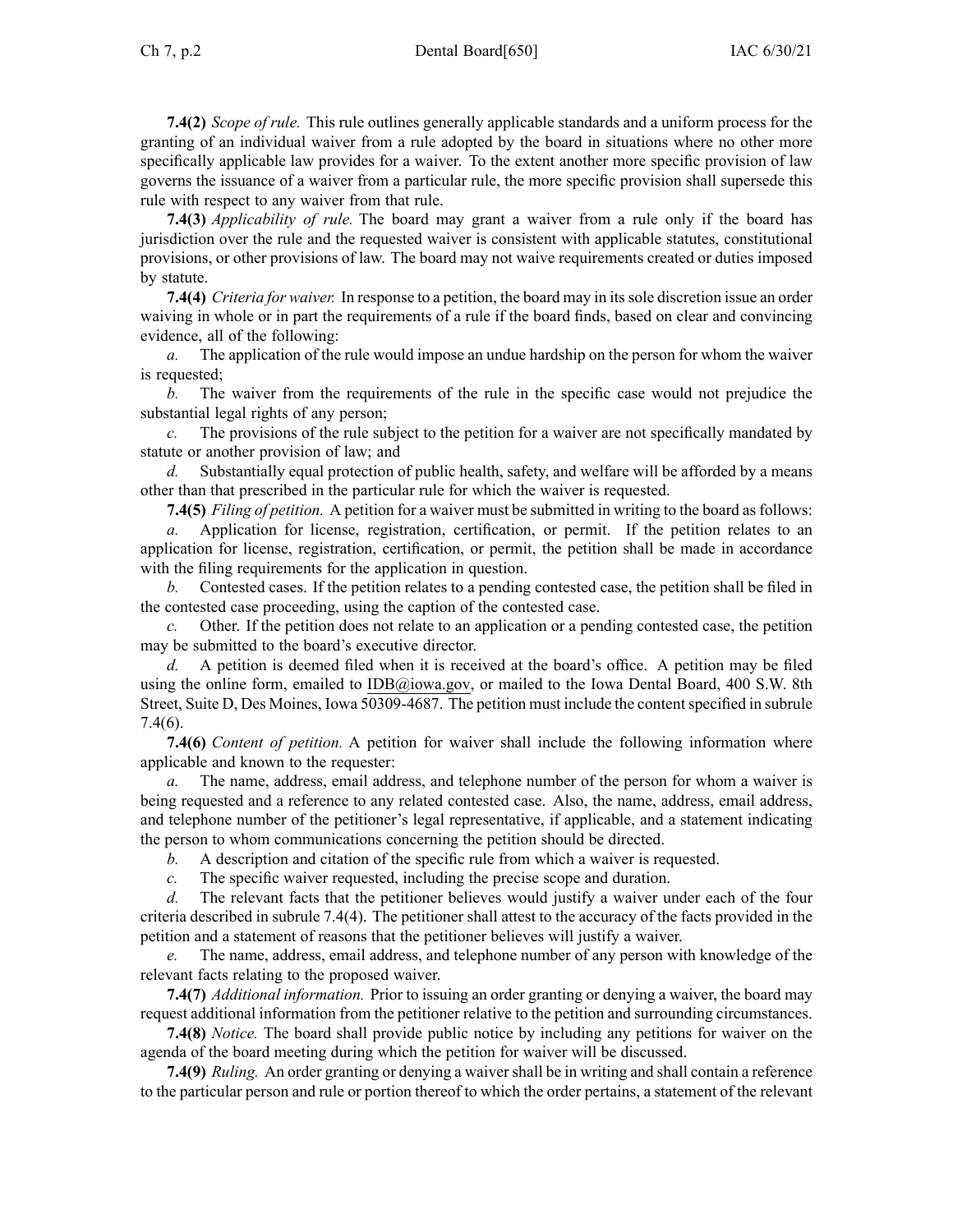facts and reasons upon which the action is based, and <sup>a</sup> description of the precise scope and duration of the waiver if one is issued.

*a. Board discretion.* The final decision on whether the circumstances justify the granting of <sup>a</sup> waiver shall be made at the sole discretion of the board, upon consideration of all relevant factors. Each petition for <sup>a</sup> waiver shall be evaluated by the board based on the unique, individual circumstances set out in the petition.

*b. Burden of persuasion.* The burden of persuasion rests with the petitioner to demonstrate by clear and convincing evidence that the board should exercise its discretion to gran<sup>t</sup> <sup>a</sup> waiver from <sup>a</sup> board rule.

*c. Narrowly tailored exception.* A waiver, if granted, shall provide the narrowest exception possible to the provisions of <sup>a</sup> rule.

*d. Conditions.* The board may place any condition on <sup>a</sup> waiver that the board finds desirable to protect the public health, safety, and welfare.

*e. Time period of waiver.* A waiver shall not be permanen<sup>t</sup> unless the petitioner can show that <sup>a</sup> temporary waiver would be impracticable. If <sup>a</sup> temporary waiver is granted, there is no automatic right to renewal. At the sole discretion of the board, <sup>a</sup> waiver may be renewed if the board finds that grounds for <sup>a</sup> waiver continue to exist.

*f. Time for ruling.* The board shall gran<sup>t</sup> or deny <sup>a</sup> petition for <sup>a</sup> waiver as soon as practicable but, in any event, shall do so within 120 days of its receipt, unless the petitioner agrees to <sup>a</sup> later date. However, if <sup>a</sup> petition is filed in <sup>a</sup> contested case, the board shall gran<sup>t</sup> or deny the petition no later than the time at which the final decision in that contested case is issued. The board may issue <sup>a</sup> waiver in conjunction with an application that remains in place in perpetuity.

*When deemed denied.* Failure of the board to grant or deny a petition within the required time period shall be deemed <sup>a</sup> denial of that petition by the board. However, the board shall remain responsible for issuing an order denying <sup>a</sup> waiver.

*h. Service of order.* Within seven days of its issuance, any order issued under this rule shall be transmitted to the petitioner or the person to whom the order pertains.

*i. Delegation.* The board may authorize staff to administratively approve additional petitions for waiver under the same parameters as an approved petition.

**7.4(10)** *Public availability.* All orders granting or denying <sup>a</sup> waiver petition shall be indexed, filed, and available for public inspection as provided in Iowa Code section [17A.3](https://www.legis.iowa.gov/docs/ico/section/17A.3.pdf). Petitions for <sup>a</sup> waiver and orders granting or denying <sup>a</sup> waiver petition are public records under Iowa Code chapter [22](https://www.legis.iowa.gov/docs/ico/chapter/22.pdf). Some petitions or orders may contain information the board is authorized or required to keep confidential. The board may accordingly redact confidential information from petitions or orders prior to public inspection.

**7.4(11)** *Submission of waiverinformation.* Within 60 days of granting or denying <sup>a</sup> waiver, the board shall make <sup>a</sup> submission on the Internet site established pursuan<sup>t</sup> to Iowa Code section [17A.9A](https://www.legis.iowa.gov/docs/ico/section/17A.9A.pdf) for the submission of waiver information. The submission shall identify the rules for which <sup>a</sup> waiver has been granted or denied, the number of times <sup>a</sup> waiver was granted or denied for each rule, and <sup>a</sup> citation to the statutory provisions implemented by these rules. The submission shall include <sup>a</sup> general summary of the reasons justifying the board's action on waiver requests. If practical, the submission shall detail the extent to which the granting of <sup>a</sup> waiver has established <sup>a</sup> precedent for additional waivers and the extent to which the granting of waiver has affected the general applicability of the rule itself.

**7.4(12)** *Cancellation of <sup>a</sup> waiver.* A waiver issued by the board pursuan<sup>t</sup> to this rule may be withdrawn, canceled, or modified if, after appropriate notice and hearing, the board issues an order finding any of the following:

*a.* The petitioner or the person who was the subject of the waiver order withheld or misrepresented material facts relevant to the propriety or desirability of the waiver; or

*b.* The alternative means for ensuring that the public health, safety and welfare will be adequately protected after issuance of the waiver order have been insufficient; or

*c.* The subject of the waiver order has failed to comply with all conditions contained in the order; or

*d.* The rule cited in the waiver has been amended since the waiver was issued.